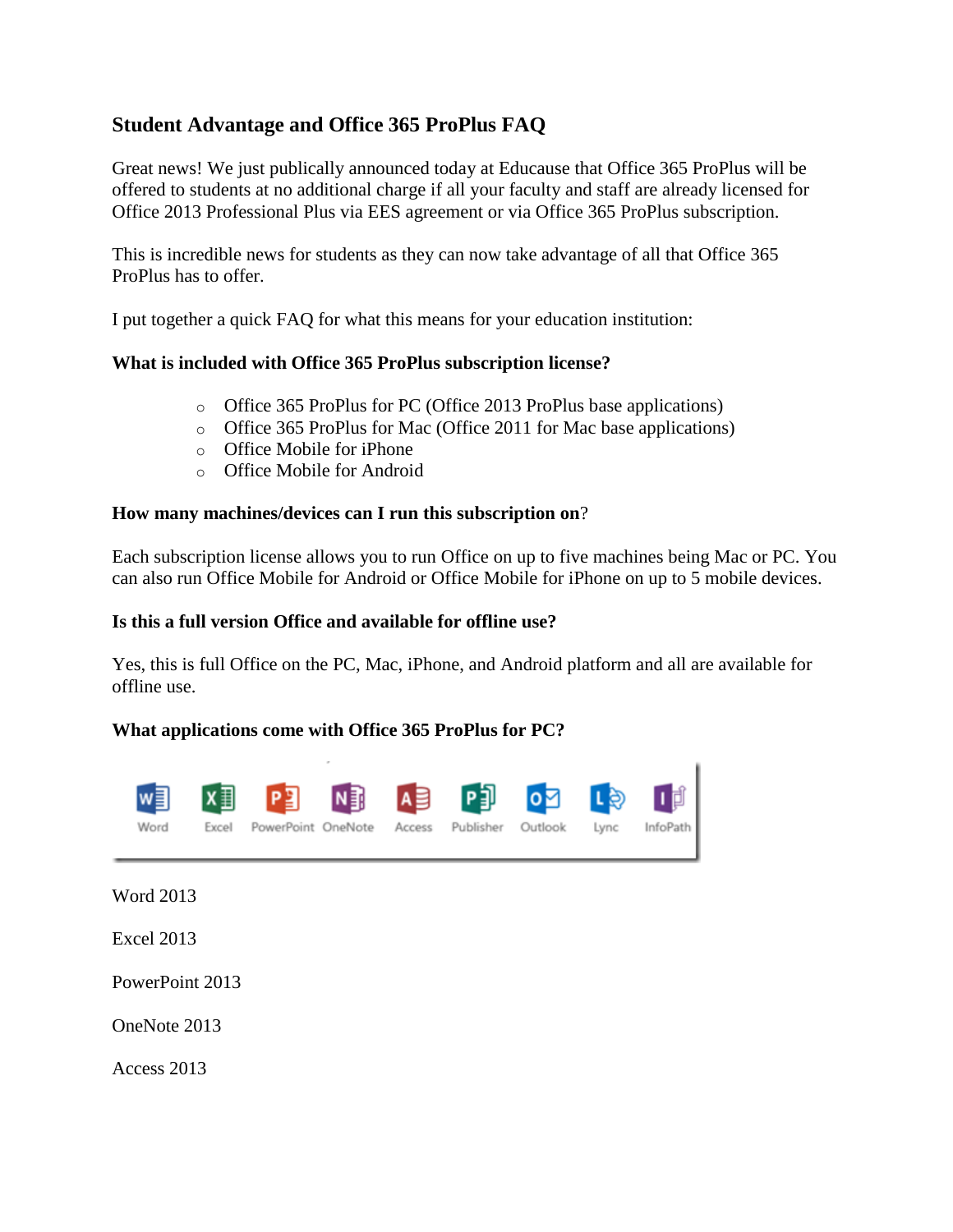Publisher 2013

Outlook 2013

Lync 2013

InfoPath 2013

**What comes with Office 365 ProPlus for Mac?**



Word 2011

Excel 2011

PowerPoint 2011

Outlook 2011

# **What comes with Office Mobile for iPhone?**



Word Mobile

Excel Mobile

PowerPoint Mobile

OneNote and Lync Mobile available as separate download.

See **here** for more options.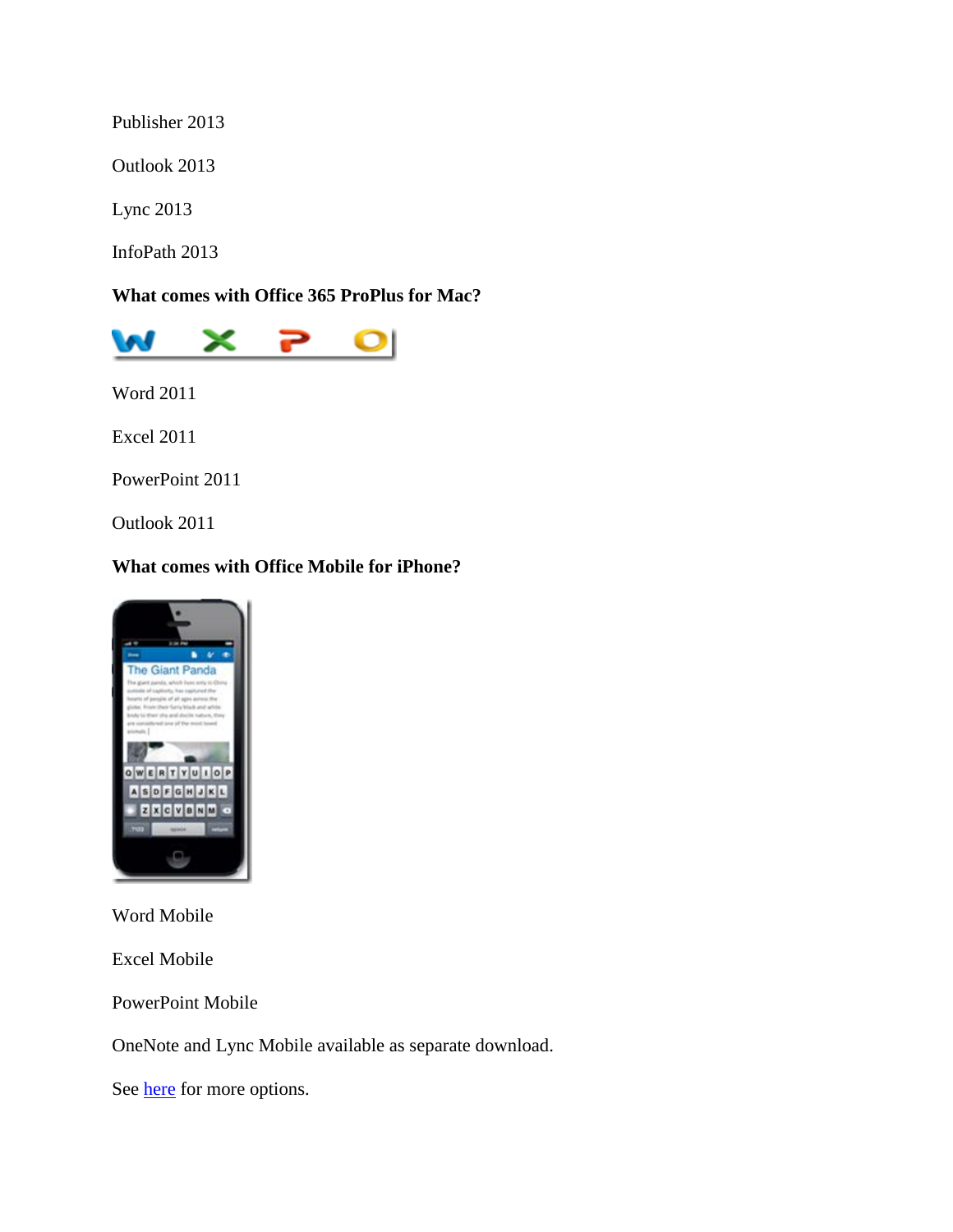### **What comes with Office Mobile for Android?**



Word Mobile

Excel Mobile

PowerPoint Mobile

OneNote and Lync Mobile available as separate download

See [here](http://office.microsoft.com/en-us/mobile/) for more options.

## **What are the PC requirements for Office 365 ProPlus?**

- Windows Server 2008 R2
- Windows 7
- Windows Server 2012
- Windows 8

32-bit Office can be installed on 32-bit or 64-bit operating systems and 64-bit Office can only be installed on 64-bit operating systems.

Computer and processor 1 GHZ or faster x86 or 64-bit processor with SSE2 instruction set.

Memory

1 GB RAM (32-bit)

2 GB RAM (64-bit) recommended for graphics features, Outlook Instant Search, and certain advanced functionality.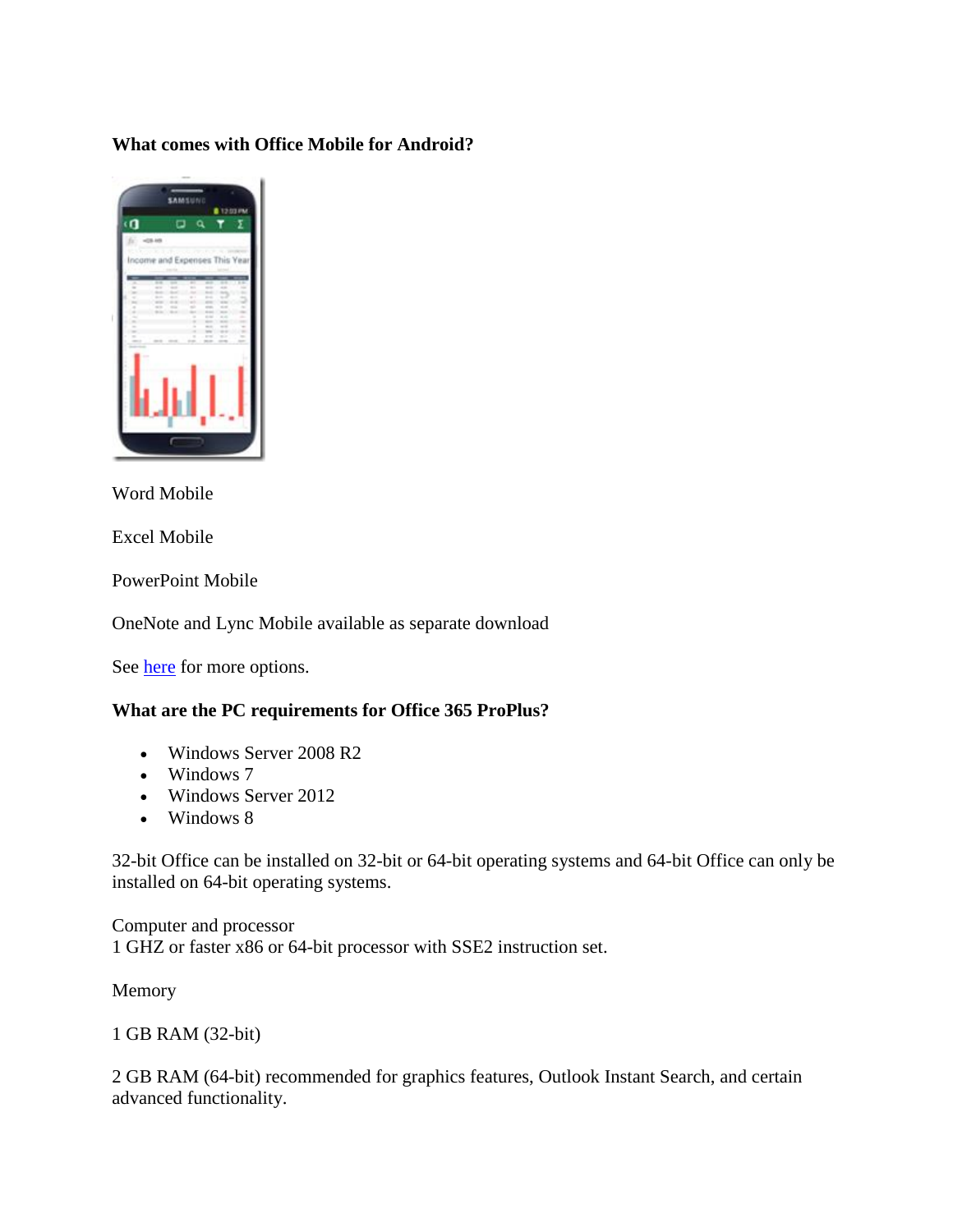Disk space 3 gigabytes (GB)

Monitor resolution 1024 x 768

#### **What are the Mac requirements for Office 365 ProPlus?**

- A Mac computer with an Intel processor.
- Mac OS X version 10.5.8 or later.
- 1 GB of RAM recommended.
- 2.5 GB of available hard disk space.
- HFS+ hard disk format (also known as Mac OS Extended or HFS Plus).
- DVD drive or connection to a local area network (if installing over a network).
- 1280 x 768 or higher resolution monitor

#### **What are the iPhone requirements for Office Mobile for iPhone?**

iPhone 4

iPhone 5

iPhone 5s

iPod Touch 5th generation

All devices above must be running iOS 6.1 minimum

#### **What are the Android requirements for Office Mobile for Android?**

Android OS 4.0 or greater

Android touch enabled smartphones only

#### **Do students have to sign into Office 365 to use any of these applications with Office 365 ProPlus?**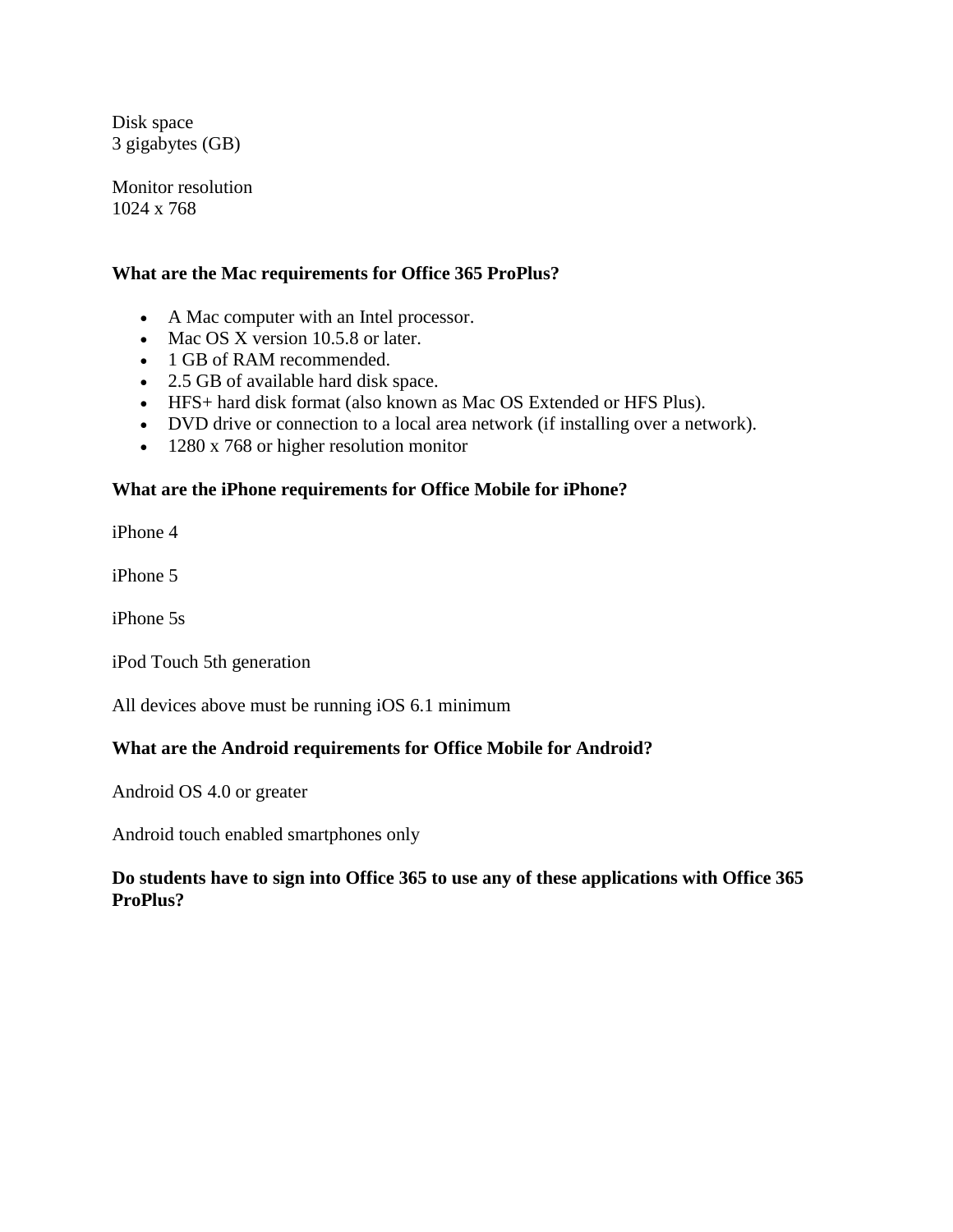

Yes, a valid Office 365 ProPlus license tied to a valid Office 365 login for students is required to enable any of the four Office 365 ProPlus features.

## **How long can a student leverage Office 365 ProPlus?**

The guidelines are they can leverage this until they graduate or are no longer attending your school. At that point, you must disable their Office 365 ProPlus license.

### **How is this different from Office 2013 Professional Plus?**

The Office 2013 applications are exactly the same however there are some differences including patching, license sign in for usage, and Click-to-run  $(C2R)$  technology for rapid installs (2) minutes for quick usage).

### **Can I run a local image of Office 365 ProPlus to install from and can I customize the install share?**